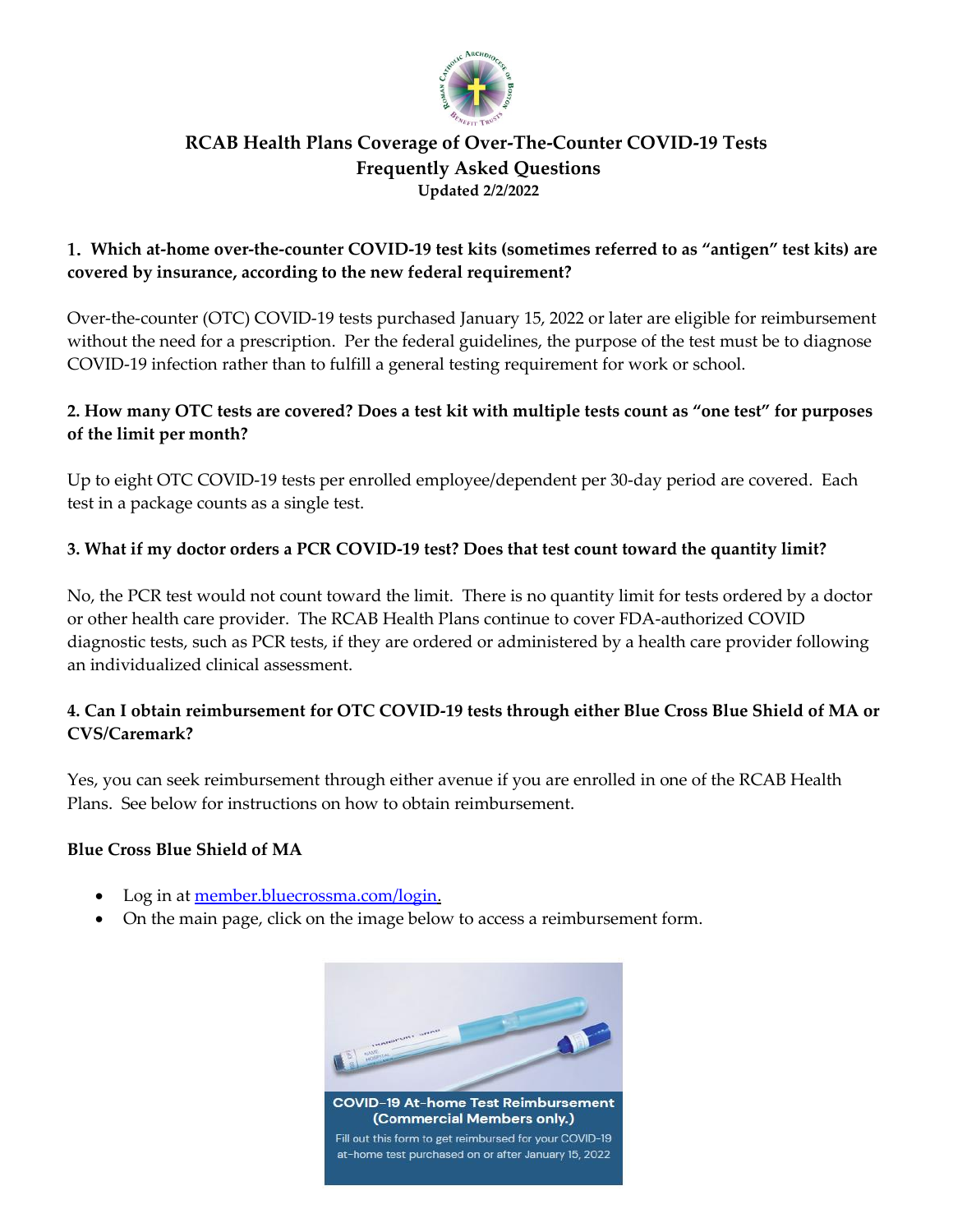- Complete and submit the form to BCBS by mail or email (addresses on form). BCBS plans to implement an online claim system sometime in February.
- A reimbursement decision will be made within 30 days of receipt of the form.
- BCBS will reimburse up to \$12 per test.

#### **CVS/Caremark**

- Sign in to [caremark.com.](https://www.caremark.com/)
- Visit the **Plan & Benefits** tab and select **Submit Prescription Claim**.
- Click on link **Submit at-home COVID-19 test reimbursement claim.**

# Submit a prescription claim

Save time by submitting your prescription claims online.

Some members may also submit a reimbursement claim for at-home COVID-19 kits. Members with Medicare, Medicare Supplement, Medicaid, or voluntary insurance are not eligible for test reimbursement.

All claims are subject to review, and reimbursement is not guaranteed.

#### Submit a new claim Submit at-home COVID-19 test reimbursement claim Submit prescription claim >

- Upload your receipt for the COVID-19 test (paper or digital copy is acceptable).
- The claim form requests your mailing address, number and type of test purchased, location where test was purchased, and a confirmation that the test was used to diagnose a possible COVID-19 infection.
- You should receive a response from CVS/Caremark within 30 days of your claim submission. If your request is approved, you will receive a check by mail.
- Reimbursement is up to \$12 per test.
- Visit [caremark.com/covid19-otc.html](https://www.caremark.com/covid19-otc.html) for more information.

## **5. Can I purchase an OTC COVID-19 test at any pharmacy with no out-of-pocket costs?**

## **CVS/Caremark Prescription Coverage**

You can purchase an OTC COVID-19 test at any pharmacy that sells the tests. However, whether you pay any out-of-pocket costs depends on the pharmacy where you purchase the test. If you present your CVS/Caremark prescription benefit ID card to a pharmacy which can bill directly to CVS/Caremark, then you won't incur an out-of-pocket cost. You won't know whether the pharmacy where you plan to purchase a test has opted out of this "direct coverage" program unless you try to use your CVS ID card to purchase the test there. Your CVS/Caremark ID should work at all CVS pharmacies. As of the date of these FAQs, some pharmacies may not have processes, available supply, or capacity to submit claims for OTC COVID-19 tests. Additionally, pharmacies may prioritize patient care, dispensing medications, and administering vaccines over processing OTC COVID-19 tests. In these instances, pharmacies may direct you to purchase OTC COVID-19 tests at the front store and submit claims for reimbursement.